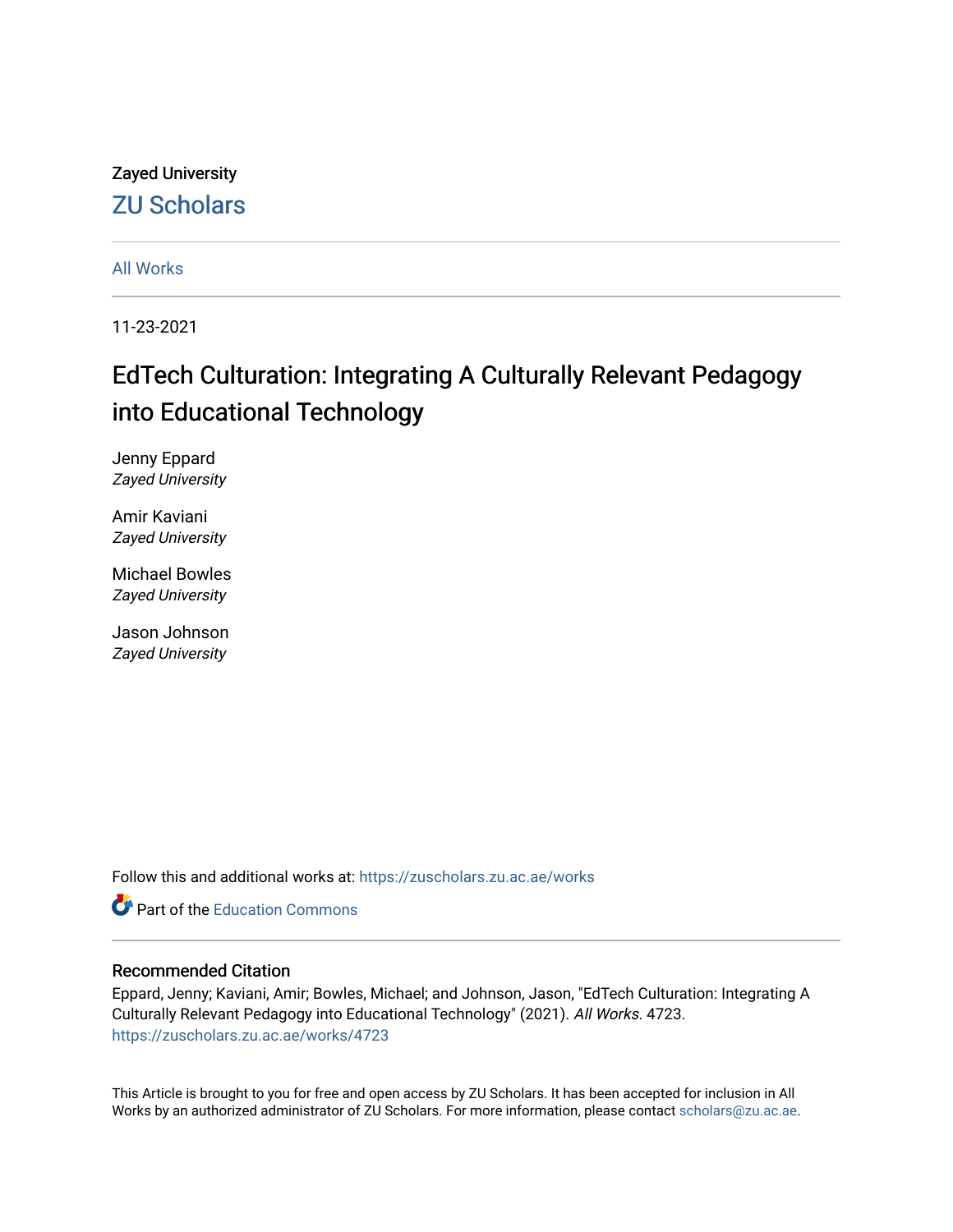## **EdTech Culturation: Integrating A Culturally Relevant Pedagogy into Educational Technology**

**Jenny Eppard, Amir Kaviani, Michael Bowles and Jason Johnson Zayed University, United Arab Emirate** jrk3r@virginia.edu amir.kaviani@zu.ac.ae michael.bowles@zu.ac.ae

jason.johnson@zu.ac.ae

**Abstract**: In recent years, the use of technology in educational contexts including e-learning has become increasing ubiquitous. While it is commonly believed that technology use can facilitate the process of teaching and learning, it is of paramount importance to adopt a Culturally Relevant Pedagogy (CRP) to address the needs of students who might experience difficulty because of cultural, linguistic and technological obstacles that might be inherent in the use of educational technology. With this consideration in mind, the present paper reports on the findings of a qualitative research involving three case studies based on structured interviews with three university professors who are experts in developing digital tools and applications for educational purposes. The participants recorded their responses to interview questions on Google Docs over a period of one month, and the data was analysed for significant themes. The data revealed that all participants believe that cultural, methodological and pedagogical barriers can significantly affect the use of educational technology in face-to-face and online classes and can consequently impact student learning. The emergent themes in the data indicate that a solid understanding of the local context in which the process of teaching and learning takes place, flexibility in terms of one's methodological approaches to teaching and embracing differences in students' knowledge and abilities can help ensure students succeed in their academic endeavours, they are uncritically accepted and treated in an equitable manner regardless of their competency level. All three participants in the study believe that while there are some cultural and linguistic barriers in e-learning contexts and in developing and using technological applications for students, through adopting the core principles of a culturally relevant pedagogy (CRP), they have been successful in achieving the course learning outcomes for their students. They argue that by adapting the language used in applications to the linguistic level of students, using familiar and culturally relevant themes, and adopting a blended approach in which technology complements face-to-face instruction, a better dialogue is established between the teacher and the students, and learning is thus facilitated. The findings of this study reveal that becoming familiar with the local culture, the relevant prescriptions and proscriptions can furnish the education technology developers with the requisite knowledge for creating applications that are relevant to students' lives and are thus more effectual. Similarly, the results show that educational applications should provide a suitable platform to create and maintain an ongoing intrapersonal and interpersonal dialogue for the students to help them engage in the process of learning in a regular and consistent manner. Implications for pedagogy and research will be discussed.

**Keywords**: Culturally Responsive Pedagogy, Educational Technology, EdTech Culturation, Equitableness, Inclusiveness

#### **1. Introduction**

The United Arab Emirates has a large expatriate population (88.52%) and a relatively small local citizenry (11.5%) (Population of the UAE, 2020). With such a large and diverse expatriate population, providing a space for Emiratis to engage in cultural practices specific to the local context is becoming increasingly difficult. The public education sector in the UAE tries to provide space and resources for students to feel culturally connected. For example, public universities enrol mostly local students. However, while the students are Emirati, most of the teaching faculty come from outside the country (Qs Top Universities, 2020). Many of the resources such as textbooks and educational technology are imported mainly from English-speaking countries. In such a context which resembles other educational settings that comprise a mostly western pedagogical framework with local students (Ladson Billings, 1995), there is a need to include elements of Emirati society in teaching and learning, such as content and learning strategies, in order to empower the local student population.

ISSN 1479-4403 516 ©ACPIL Reference this paper: Eppard, J., et al., 2021. EdTech Culturation: Integrating A Culturally Relevant Pedagogy into Educational Like other parts of the world, the UAE is moving from an educational environment of traditional, rote learning to one that highlights the importance of 21st Century Skills such as critical thinking, creativity, collaboration and communication skills (UAE Ministry of Education: Quality Education, December 2020). In line with this, educational technology is central to integrating these aspects of learning and teaching practice (Bond et al., 2020). However,

Technology. *The Electronic Journal of e-Learning,* 19(6), pp. 516-530, available online at www.ejel.org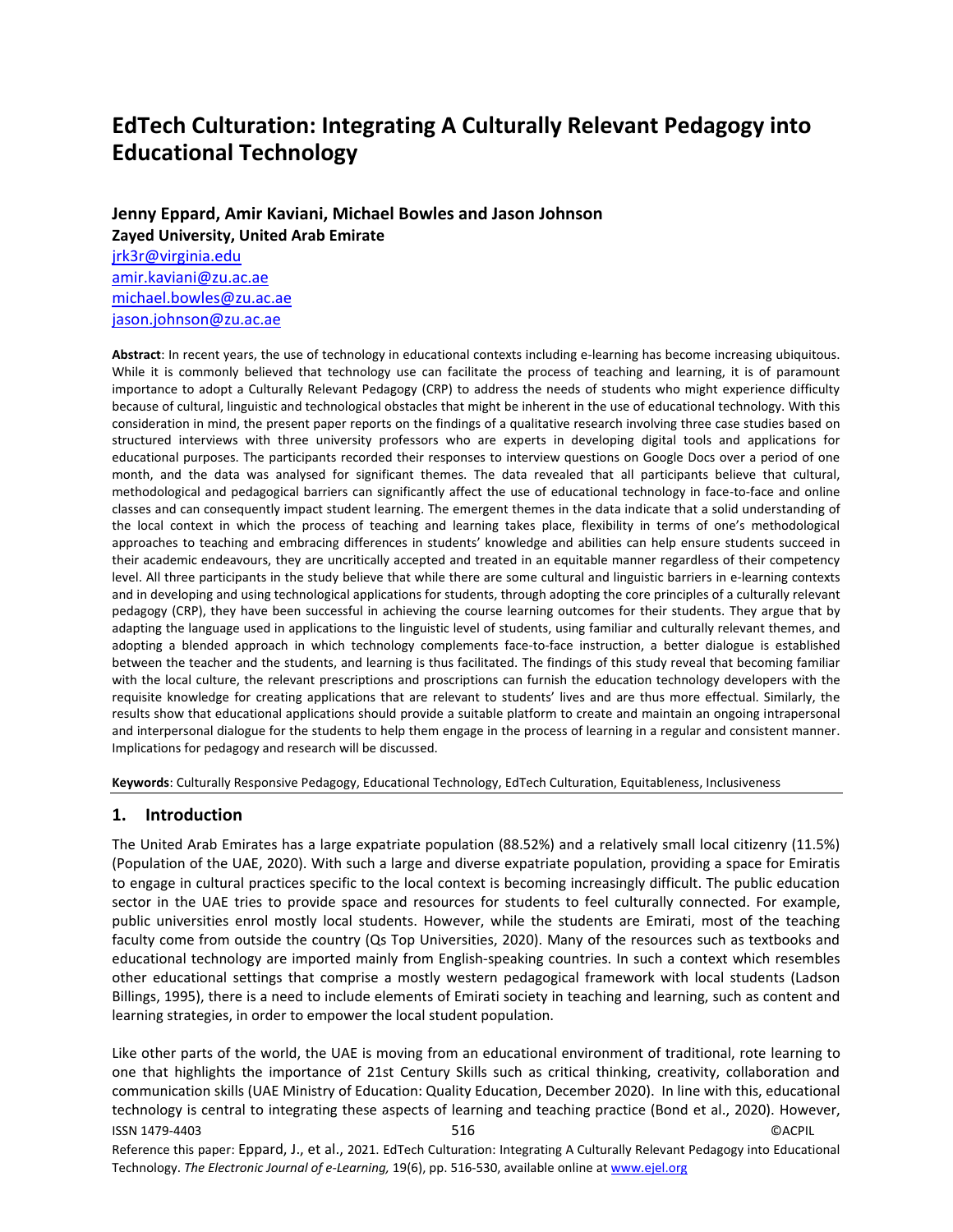similar to the use of other resources, the challenge is to implement digital technologies that empower the local students, and that these technologies are not getting in the way of learning (O'Donnell, and Sharp, 2012; Kennedy and Dunn, 2018).

In this research paper, the researchers would like to recommend the term "EdTech culturation" as a pedagogical approach which requires a sound understanding of and adeptness in the use of technology in classroom and outof-class teaching and learning, which is appropriate for the relevant sociocultural context. The present research thus focuses on EdTech culturation as a dynamic process as well as a valid ethnomethodological approach in the context of higher education. Such an approach represents a Culturally Responsive Pedagogy (CRP) in diverse sociocultural contexts and facilitates achieving learning outcomes. In light of this perspective, the researchers believe through the use of appropriate technology, digital educational tools will be more meaningful and relevant to the specific needs of the students and help to engage in learning in a consistent and effective manner.

In the present study, the researchers have endeavoured to use technological tools and teaching approaches that are culturally appropriate and relevant to the context. While almost all the students the faculty teach come from a homogenous background culturally and linguistically, the use of "imported" technology in such a context can sometimes lead to problems for students, as they might not be able to understand how to use digital tools effectively in accordance with the expectations of the faculty who often come from other cultures. Such problems for students from Arab countries have been highlighted by some researchers. For example, Al Hashlamoun (2021) in a study of Arab students studying in Western institutions, highlights that these students prefer to speak in their mother tongue, and they find it difficult to use eLearning tools and feel demotivated as they did not find the programme relevant to themselves and/or their sociocultural context. The participants in the current study have thus adopted and adapted a Culturally Relevant Pedagogy through providing their students with more equitably accessible educational resources with the aim to minimise technological apprehensions due to cultural and linguistic barriers. Hence, the purpose of this study is to highlight how adopting such a pedagogical approach can be instrumental in facilitating students' learning as they will, in all likelihood, be "enabled" to follow instructions and use educational technology in a more effective and efficient manner.

## **2. The Study**

#### **2.1 Literature Review**

#### *2.1.1 Ethnomethodology, Acculturation, Cultural Relative Pedagogy*

In 1967 Garfinkel, the prominent American sociologist developed the theory of ethnomethodology which is principally based on phenomenology. Phenomenology is a school of philosophy concerned with the study of lived experiences as opposed to the actual phenomena and their properties in the real world. The concept of ethnomethodology is of distinct relevance to educational practices in different social contexts. This is because both the theory and the praxis of educational activity at all levels implicate situated linguistic and non-linguistic activity encompassing contextual, reactive and descriptive features (Keller, 2011; Meyer, 2019).

These unique qualities require a constant meaning-making and meaning-giving approach that helps translate the theoretical principles into relevant and practical activities. Therefore, it is important to understand the specific socio-cultural context in which the situated pedagogical activity takes place (Dunn, Sondel and Baggett, 2018 ). The nature of this activity is thus defined by the design of the lesson and the predictable as well as the unpredictable linguistic and non-linguistic behaviour of the participants (Wilson, 2019). In particular, the observation and description of both teachers and students' demeanor may lead to a unique understanding which helps develop the right ethnomethodological approach to pedagogy, one that allows for the specifics of the context, the social rules and expected norms (Scott, Hirn, and Cooper, 2017).

In such a scenario, the use of any type of methodological approach necessitates adaptation and acculturation. Lakey (2003) posits that "... the terms "assimilation," "cultural integration," "accommodation," "absorption," and "self-identification" are used, not necessarily equivalently, but to refer generally to the concept of "acculturation." (p.106). Similarly, Ng and Nagayama (2011) maintain that "Acculturation is a multidimensional process of how one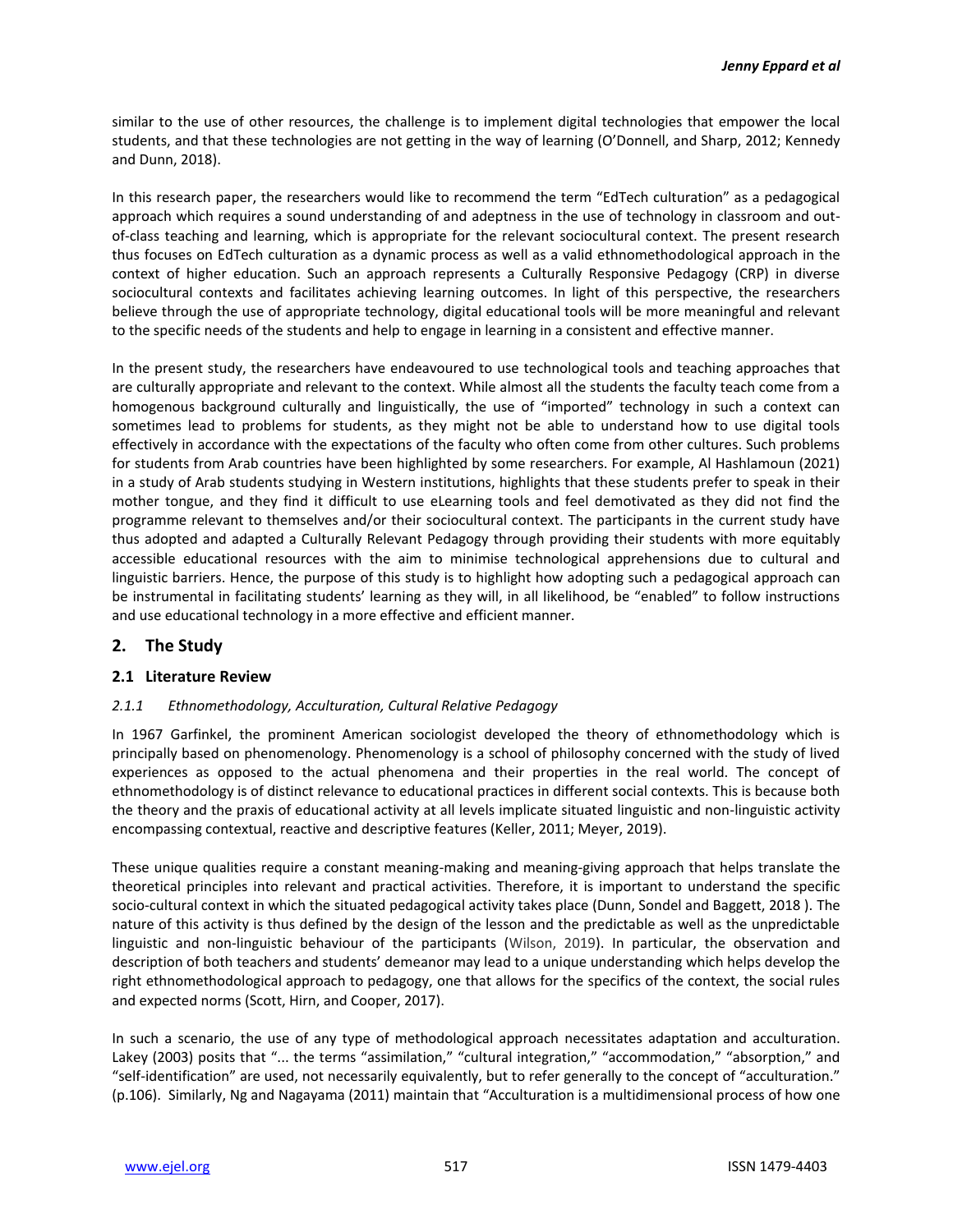culture adopts aspects of another culture's values and behaviors such as attitudes, language, and beliefs. It is generally defined as a change in cultural attitudes, values, and behaviors due to contact of one culture with another...". Berry (2005) also defines acculturation as "… the process of cultural and psychological change that takes place as a result of contact between cultural groups and their individual members." Sam (2015) argues that acculturation results in "affective", "behavioral" and "cognitive" changes in the individual.

The process of education is without a doubt one with its own acculturation features for both the teachers and the learners especially when they come from different backgrounds and are accustomed to specific cultures of and beliefs about education. For example, Cilesiz (2015) in a study of undergraduate university students' experiences with recorded lectures, highlights four stages of "ignorance", "disillusionment", "crisis" and "coping" that students undergo before completely being acculturated into using recorded lectures as a viable substitute for face-to-face lectures (p.478). Correspondingly, Choney, Berryhill-Paapke and Robbins (1995) recommend a five-level model of acculturation which shows how individuals move from their "traditional orientations", "transitional orientation", "bicultural orientation", "assimilated orientation" and finally a "marginal orientation". The traditional orientation signifies attachment to one's own cultural norms and traditions, while the transitional stage is characterised by becoming familiar with the new culture. The bicultural orientation shows how the individual is accepting both cultures as viable ways of doing things. The assimilated orientations are mostly inclined towards the new culture with some remnants and familiarity with the first culture. Finally, a marginal orientation reveals being uncomfortable with both cultures. The movement from one stage to another is not always linear, but each stage has its own characteristics and features. Today's universities not only comprise people from different linguistic and cultural backgrounds, but also constitute plural cultures of education due to the fact that professors and students come from diverse social and institutional cultures.

Doubtless, the culture of higher education in the twenty-first century is an amalgamation of diverse social cultures and traditions as well as a variety of cultures of education, i.e. norms of teaching and learning. In such a context, teachers bring their own teaching styles and students bring to the university their expectations of what a culture of higher education should constitute and represent. The researchers believe that this complex system of cultures within cultures reveals transitions from one stage to another at every level. New methodologies including innovative educational technologies are no exception. Thus, moving from one stage to another is gradual, gradational and not necessarily straightforward, filled with obstacles in terms of acceptance from both the students and teachers.

#### *2.1.2 Characteristics of Culturally Responsive/Relevant Pedagogy*

Ladson-Billings (1995) believes that a culturally responsive pedagogy is a dynamic approach, one that focuses on and fosters students' academic success, promotes their cultural competence and inculcates in them critical cognisance as regards the social ramifications of their environs. She believes it is only through effective conceptualization of notions of "self","other" and "knowledge" that educators and researchers alike can develop a sound understanding of culturally relevant pedagogy and apply the principles in their teaching and/or research. (Ladson-Billings, 1995 and 2014).

Jabbar and Mirza (2019) believe a culturally responsive pedagogy in higher education is based on five major concepts of cultural consciousness, resources, moral responsibility, cultural bridging and curriculum. They believe an effective culture of higher education allows for capitalising on plurality of and interaction between cultures, strengthening moral and professional responsibility and responsiveness and enabling students to become successful through the use of resources and effective curricula. Similarly, Ladson-Billings (2014) argues that a culturally relevant or "sustaining" pedagogy is characterized by a flexible understanding of cultures and teaching methodologies that allow for equality and equitableness. Adopting such an approach in educational settings where teachers and students represent multiple ethnicities can in all likelihood be conducive to teachers becoming more reflective and aware of their role as educators to allow for differences (Samuels, 2018; Johnson, and Elliott, 2020). These studies indicate that an understanding of students' cultures, their competency levels and their learning styles, can help design teaching activities that are outcome-based and relevant to students' lives. The studies also show that through adopting a culturally responsive pedagogical approach, educators can develop more valid and meaningful assessments that help evaluate students' achievement in diverse ways.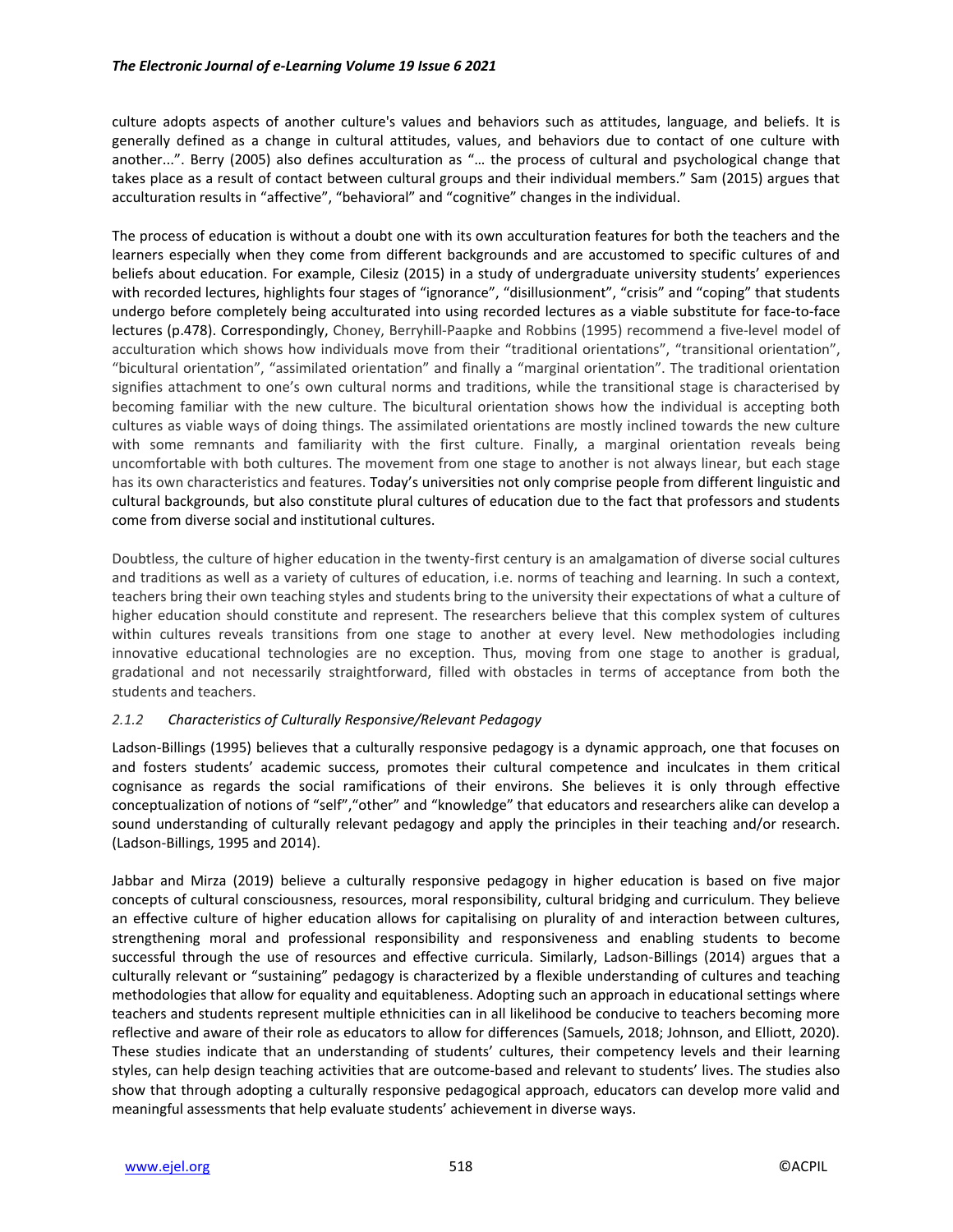Gay (2002) posits that a culturally relevant pedagogy should embrace and promote knowledge of diverse cultures, include curricula that are culturally relevant, foster caring cultures and communities, facilitate communication between cultures and create cultural affinity in teaching. Adopting a culturally relevant pedagogy is seemingly a more cumbersome and complex process when teachers and students do not speak the same language, and come from different countries and socio-educational backgrounds with specific cultures of education.

A number of studies explore the effectiveness of a culturally relevant pedagogical approach in different sociocultural contexts. For example, Hamdan Alghamdi (2014) in a study of expatriate teachers' pedagogical practices in Saudi Arabia, discovered that adopting a culturally relevant pedagogy was rather challenging for these teachers. This was mostly because of teachers and students' different beliefs about what constitutes teaching and learning, which in turn made adjusting teaching unwieldy for the teachers. In another study of two expatriate teachers working in China who had distinctly different teaching approaches, Shi (2017) considers being straitjacketed by stereotypes a big impediment in having a culturally relevant pedagogical approach and highlights the importance of establishing a dialogue between local students and foreign teachers in order to become familiar with their perspectives on best practices in the local context and proceed accordingly.

#### *2.1.3 Acculturation of technology, "EdTech culturation"*

Education around the world has diverse origins. In the Gulf region, for example, education started with religious schools or madrasas with mostly mimicry and memorisation drills and exercises (Alhebsi, Pettaway and Waller, 2015). In the Americas, first nations people used education as a way to pass on skills such as knowledge of the land and knowledge of native traditions (Urban, Wagoner, and Gaither, 2019). English education has its roots in an interplay between church, apprenticeship, family and community (Cremin, 1970). Indian education, one of the oldest in the world, focused on verbal and religious education for boys and practical skills for women (Jayapalan, 2005)

Regardless of the origins, while informal education was widespread, much of the early days of formal education was only available to a few individuals. However, the recent trend is for education to be available on a mass scale in order to provide an outlet for upward mobility. Ramirez and Boli (1987) claimed that mass schooling originated in Europe in the eighteenth and nineteenth century and has branched out to other parts of the world ever since. Spring (2008; 2015) argued that mass formal education is one of the main commonalities that all countries and cultures now share.

As a legacy of European education and because of the spread of American ideas throughout the world, many education systems mirror structures developed by and for these populations. For example, textbooks and other resources are often created by and for a population rooted in European cultures or a non-localized context (Ajibade and Elemi, 2012) Therefore, the content, imagery and context all reflect these origins. However, there is a need to create educational systems and resources that focus on reinforcing the needs of diverse populations (Quaye, Harper and Pendakur 2019).

Parallel to the emergence of this need, has been the importance of digital technologies as a central component to education and society at large. In order to support the needs of current and future learners, digital technologies have the potential to be a source for learner agency. However, in order to ensure that educational technology is integrated successfully in various contexts, there is a degree of EdTech culturation that needs to occur (Wu, 2017). Thus, professionals involved with creating educational technology resources should consider EdTech culturation that focuses on the following: (1) the way local community views learning activities; (2) the needs of localized communities within the larger world; (3) the involvement of individuals from the local culture in the design of materials; (4) an increase in learner autonomy (Dang, 2010). Clearly, the ultimate goal is to promote educational technology that forms a connection between the learner's identity and the materials, and for the digital technology tool to be both culturally and cognitively additive and not subtractive. In other words, individuals and local communities should be able to use technology as a means to explore their own learning needs and preferences based on their lived experiences in such a way that they could develop a good degree of educational autonomy.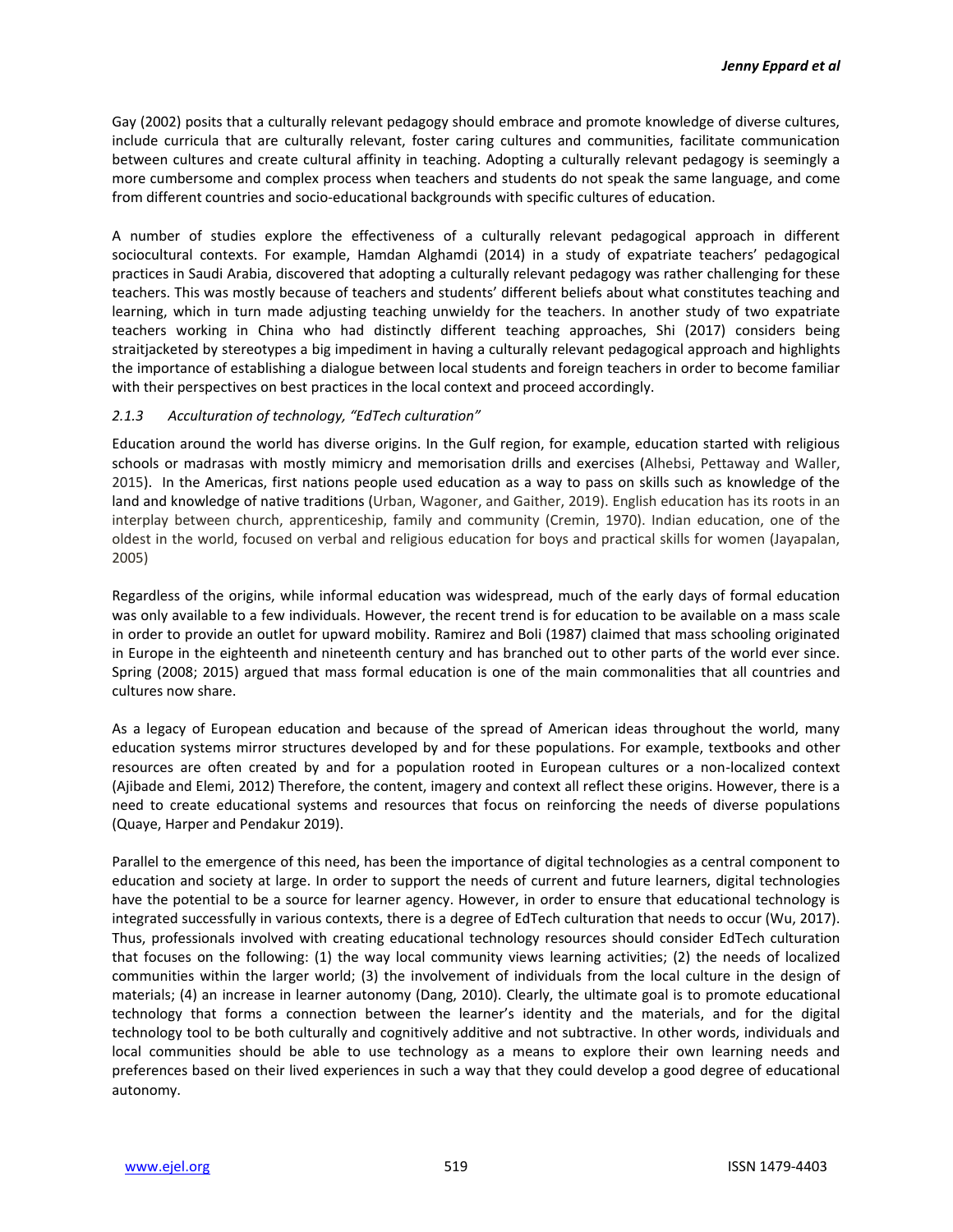#### *The Electronic Journal of e-Learning Volume 19 Issue 6 2021*

These challenges hold true for educational technologists in the United Arab Emirates and the Arab world in general. Multiple studies describe the use of educational technology in the United Arab Emirates, which include flipped learning, blended learning, student perceptions and iPad integration (Hani, 2014). However, more research needs to be conducted to explore the best ways to utilise technology in the local context. Such research will aim to increase agency for Emirati students based on their individual social, and local needs, and help determine why these strategies are successful in this context or otherwise.

Previous studies indicate that Emirati students prefer to learn collaboratively and value personal relationships (Rapanta, 2014). Culturally, they place great importance on their community, their family and their religion (Engin and McKeown, 2012). Therefore, including all or some of these elements when designing digital tools could conceivably make learners feel more connected and supported culturally. This idea was highlighted by Rogoff (2003) who argued that curriculum and lesson designers should focus on the needs of the individual learners in a community as well as the culture needs of the cultural community as a whole. Similarly, Sulecio de Alvarez and Dickson-Deane (2018) state: "This allows for mindful incorporation of new perspectives to enrich learning experiences, by stimulating the strengths of local cultural processes, instead of alienating the communal perspective" (p. 346 ).

The authors further argue that educational technology has the potential to be transformative. It can provide learners with tools to create their own meaning that are easily disseminated and adapted to future needs. (Sulecio de Alvarez and Dickson-Deane, 2018).

In line with the main principles of a culturally responsive pedagogy and the relevant findings in the studies reviewed herein, the authors seek to investigate and shed light on the following areas:

- How can an educational technology project successfully implement culturally appropriate technology?
- What are some of the pedagogical barriers to using educational technology in a local context?
- What are some of the cultural barriers to using educational technology in the UAE?

The study was conducted in the United Arab Emirates where the researchers and the participants are currently living and working.

## **3. Methodology**

#### **3.1 Participants**

This research is a qualitative case study of three participants, two of whom are from the United States and one is from the United Kingdom. All participants teach undergraduate courses at a university in the United Arab Emirates. In addition to teaching at university, the participants also develop pedagogical applications and digital teaching and learning tools for use within a university context. The three participants are western-educated professors who have lived and worked in the United Arab Emirates for more than a decade. Their teaching experiences are varied and include teaching English as a Second Language, Education Studies and Mathematics to the undergraduate students who are almost all from the United Arab Emirates. Due to the increasing need in their professions to develop and use technology in teaching at university, the participants in the study have been involved in creating educational technology tools to support teaching and learning in the local context. Learners used these applications on their digital devices as ancillary pedagogical facilities. The participants also created online classes open to the public to provide support for learners who are mostly Emiraties and needed to improve various academic skills including their knowledge of English. The participants also designed online classes for the professional development of preK-12 teachers using bilingual features as well as local imagery and concepts to make it easier for them to master teaching of the foundations of English Grammar. The selection of the participants in this study has been in line with "purposive sampling", as the three participants share an interest in Culturally Relevant Pedagogy (CRP).

#### **3.2 Research Instrument**

In order to collect data for the study, structured interviews were administered online with the use of Google Docs. Due to the current pandemic, for the purpose of minimising the possible health risks, the online platform was used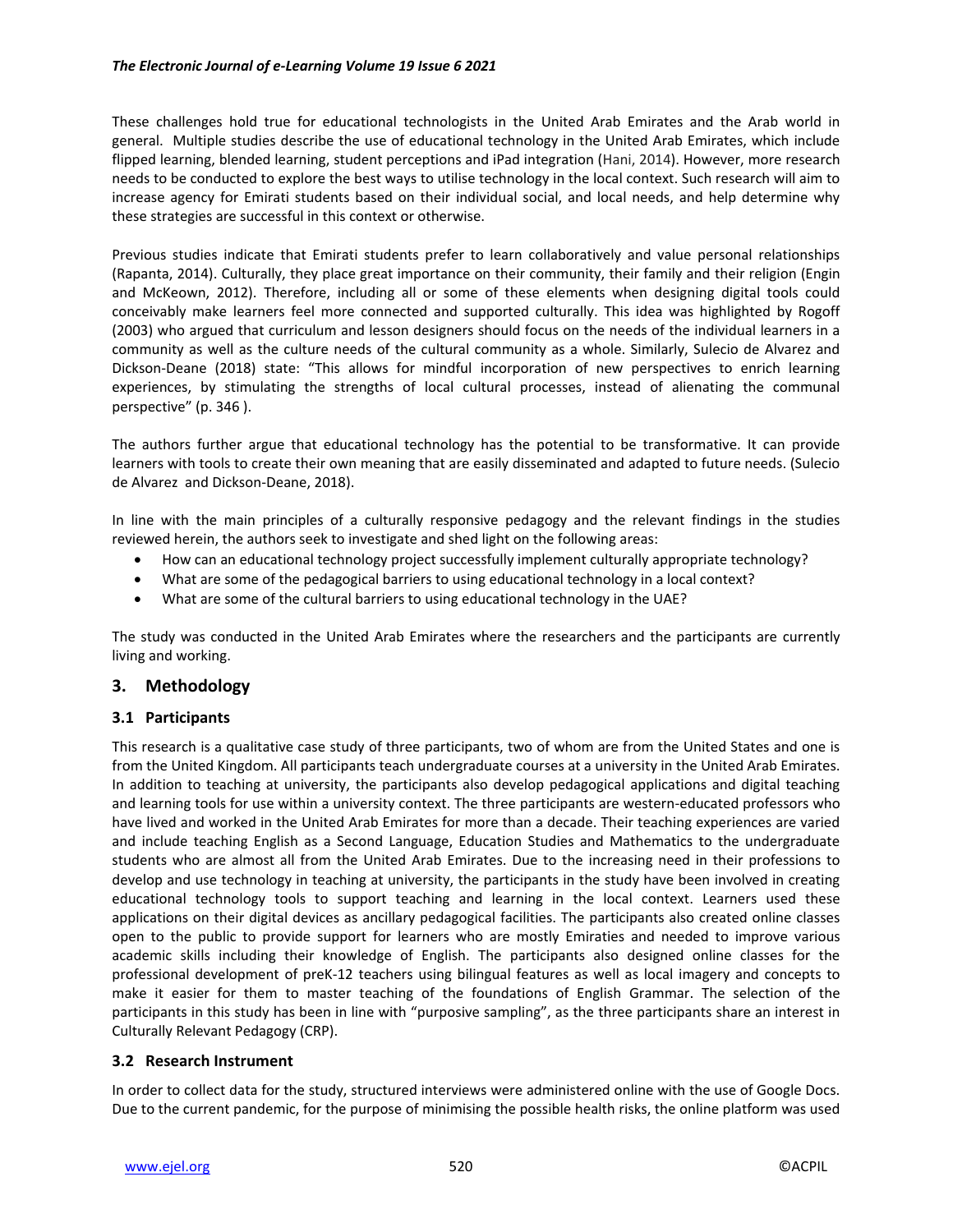for data collection. In order to seek the insights and opinions of the participants in the study, they were asked to comment on the cultural relevance, cultural appropriateness and cultural barriers of the projects they had developed. They were also asked to reflect on how their projects have been able to support learning and reflect on their noticeable successes as well as inadequacies. The interview questions were informed by and developed based on the existing literature in the field, the researchers' personal observations of their students' difficulties in their classes, and their teaching strategies to help them master the relevant knowledge and skills. The use of Google Docs as a way of recording responses to interview questions proved to be practical and effective, as the researchers were able to ask follow-up questions based on the information already furnished by the participants, which enriched the data collected for the study. *(The list of questions appears in Appendix I).*

#### **3.3 Research Design**

Considering the nature of the study conducted, the researchers opted to adopt a case study approach to investigate the research problem. The choice of a case study was deemed advisable, as the participants teach different subjects in different departments at university, and this can enrich the study as each participant will bring discipline-specific teaching experiences and insights into the current research. Likewise, the participants' unique experiences in developing different educational technology tools can help see the problem of a Culturally Relevant Pedagogy from different angles, i.e., based on their own experiences of using these tools and how these tools can address the needs of their students. The fact that all participants teach in the same context can also highlight the similarities in terms of the problems they face in either developing or teaching their students in the same context.

#### **3.4 Data Analysis**

As stated earlier, the qualitative data collected in this study is in the form of case studies of three professors who are all educators and experts in developing educational applications as well as digital teaching and learning tools. The data was collected over a period of one month. Each participant's responses on Google Docs were analysed using the qualitative analysis method, and the salient themes were selected for presentation in this paper. Each researcher individually coded the data based on what they considered a "salient" theme. Salience of the themes was determined through considering the significance attached to a theme by any of the participants. In order to maintain the trustworthiness of the themes, (Lincoln and Guba, 1985) the emergent themes were collated, and the researchers re-visited the data over a period of three months and agreed on what constituted the main themes in the three case studies.

In the following sections, each case study will be presented using fictitious names to maintain confidentiality of the participants. Throughout the study, and in the revision process, they were sent every version of the draft. They gave their written consents to use the given names and the data used for the presentation in the study.

## **4. Findings**

#### **4.1 Case Study One: Jacob, A Mathematics Education Researcher and Digital Application Developer**

Jacob has extensive experience of teaching mathematics in different countries and various sociocultural settings, and has been involved in developing educational tools for his students who come from different cultural and linguistic backgrounds. In the following section, the main themes in Jacob's responses to interview questions will be explored.

#### *4.1.1 Linguistic barriers and student learning*

Jacob believes that there are many western apps that help students strengthen their mathematics skills through games and manipulations of the relevant mathematical tasks and activities. However, he thinks that most of these apps do not consider students' culture and/or mother tongue.

When asked to reflect on one of his educational technology research projects, Jacob distinctly highlights the importance of these factors in developing his project:

*These two factors were taken into consideration when a research project was designed to create an IOS math app to allow grade six Emirati students an opportunity to explore mathematics, along with using Bayesian Networks to examine the educational implications. The learning app was developed using*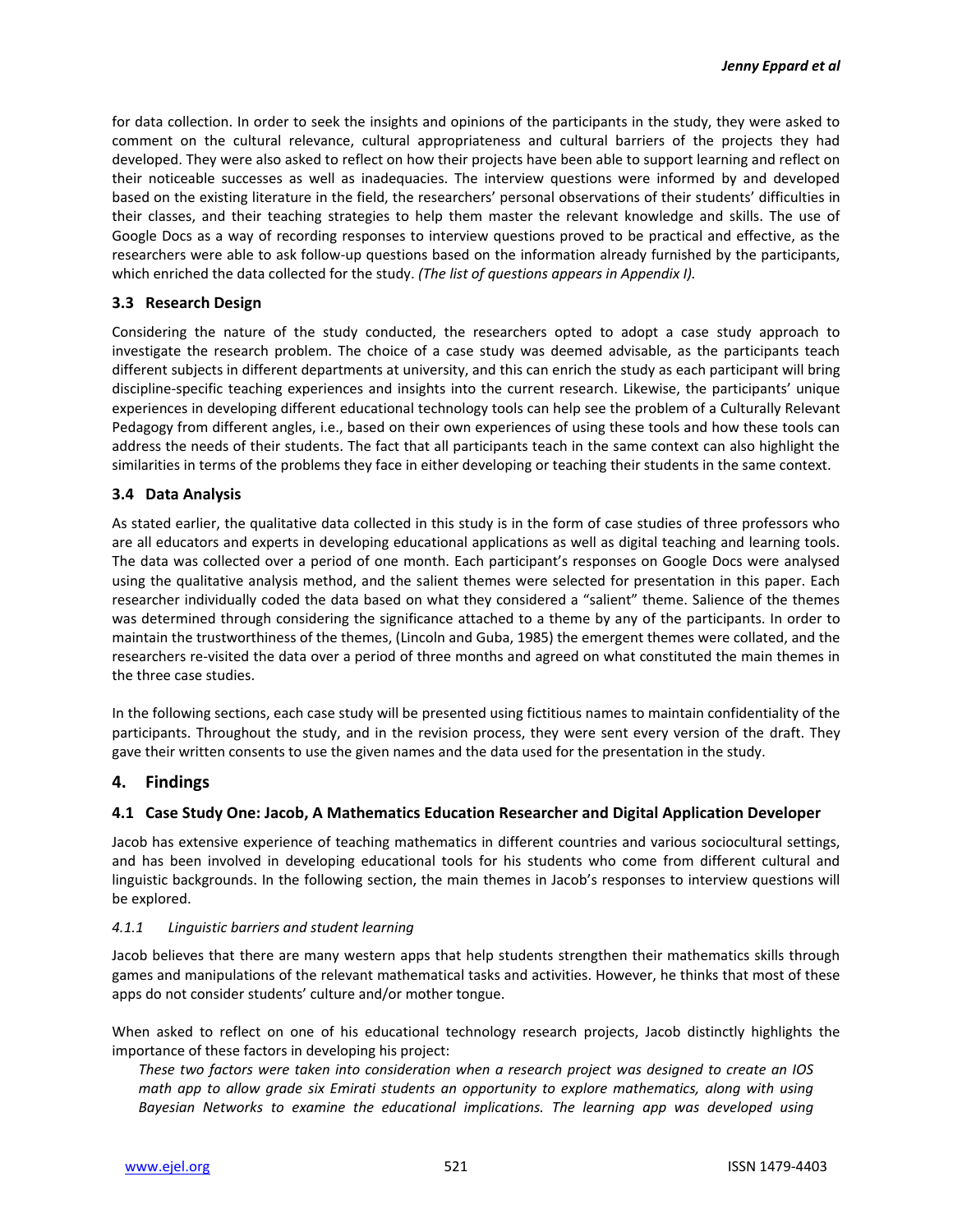*ethnomathematics modules, based on the Emirati culture. Students were required to navigate through several modules to explore various mathematical concepts from algebra and geometry. Some aspects of the app were translated to Arabic....*

#### *4.1.2 The importance of cultural relevance in developing educational technology:*

When Jacob was asked to comment on how he made this project culturally relevant, he mentioned:

*Our project is considered culturally relevant, since we aim to connect the students' culture to the curriculum. In other words, we allow students to have a meaningful experience with mathematics. For example, in our pilot study, each prospective Emirati early childhood teacher was required to create one ethnomathematics learning activity based on the Emirati culture that could be displayed on our mobile device. One prospective early childhood teacher created an activity using a Talli (*التلي حرفة *(- a type of embroidery that is used on Emirati women's clothes. To make a Talli a Cajoja (*كجوجة *(machine is used. The student explained that in the beginning, she was highly interested in exploring mathematics and the Emirati culture; and was unable to think of an idea. She further described the assignment to her grandmother; and her grandmother gave a wonderful example – Talli (*التلي حرفة*(. The student was aware that her grandmother designed and created Talli but never knew the extent she went through to develop the Talli. In the end, she and her grandmother designed and created Talli (*التلي حرفة *(together.*

In response to the question about ways of successfully developing culturally appropriate educational technology, Jacob further comments:

*For example, one module for our second Math App will explore the use of a Gargoor (Arabic* القرقور*(. A Gargoor is a traditional Emirati dome-shaped wire-netting cage that is used in fishing. A fish enters the Gargoor through the funnel entrance and is unable to leave the cage. In 2019, the UAE government banned the use of the Gargoor due to endangered fish entering the cages and abandoned cages. The module requires students to create an alternative to the Gargoor that could be used by an Emirati fisherman. The module supports innovative ideas such as the material used to create the Gargoor; otherwise, the Gargoor floats. Again, we want students to use their creative imagination to design an alternative structure to the Gargoor.*

*4.1.3 Institutional and gender-based perceptions of educational technology*

When asked about barriers he faced in developing apps, Jacob responded:

*The only pedagogical barrier we have experienced is the idea that a mobile device is typically considered a tool for entertainment, rather than a learning tool. This perception is mostly held by teachers and/or administrators.*

*We have experienced such cultural barriers as cultural perceptions and gender concerns… Our research findings convey a dramatic difference for girls and boys learning mathematics using a mobile device (Johnson and Cory, 2020). Based on our findings, girls prefer not to use a mobile device to learn mathematics. However, boys do prefer to use a mobile device to learn mathematics.* 

When Jacob was asked about the specific tools, ideas, processes that have been successful for students in the UAE, he observed:

*For instance, the Emirati sixth-graders in our study, preferred to use a mobile device to explore ethnomathematics, have a deep connection to the Emirati cultural artifacts, and favored to learn mathematics using ethnomathematics based on the Emirati culture. The Emirati sixth-graders showed appreciation for the artifacts used (Henna, Prayer beads, and Bamboo Baskets) in our first Math App. For example, the students do not create Bamboo Baskets from gathering the materials from a Bambusoideae tree; however, the students were able to create a Bamboo Basket using the features of a mobile device.* 

Generally, Jacob believes educational technology can support student learning in the UAE, and asserts: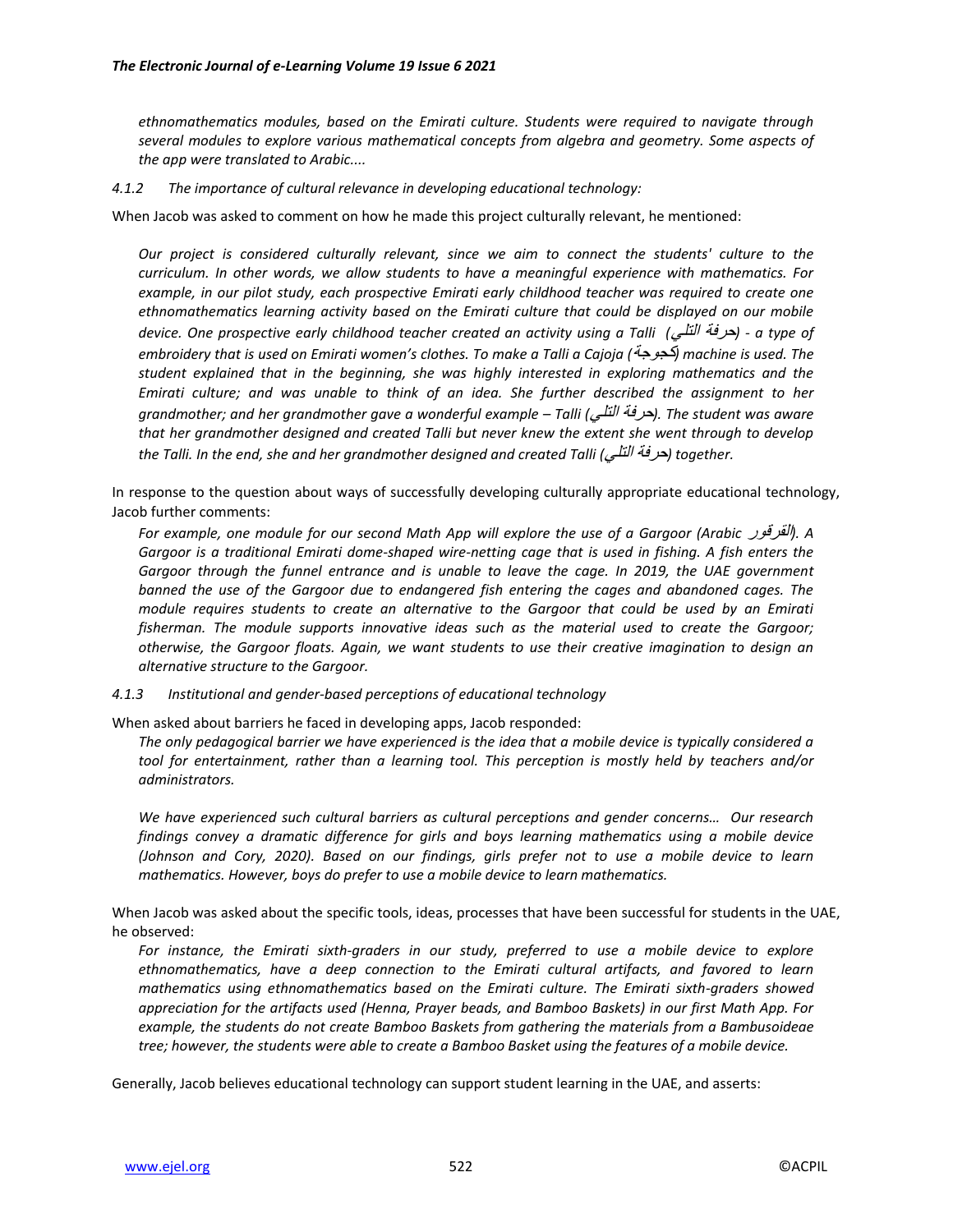*We believe the integration of STEM and/or STEAM with ethnomathematics could be common practice for classroom teachers. The 21st century student is synonymous with technology. We also believe that 3D (3- Dimensional technology) visuals with ethnomathematics could greatly enhance Emirati students' experience with mathematics… Many ethnomathematics experiences may not be accessible for students. However, using 3D technology would bring ethnomathematics to the classroom.*

Jacob's observations indicate that while there might be some barriers in implementing culturally appropriate educational technology in creating digital tools in contexts that are different from that of the educator's, adopting and adapting concepts and technologies that can facilitate student learning is a fruitful enterprise. He believes that through augmentation techniques, we can acclimatise and localise the educational applications to achieve success in teaching and assessing knowledge and improving learning at the same time. In general, Jacob's observations attest to the fact that EdTech culturation is a valid methodological approach as it embraces the cultural vicissitudes of the local context, allows for students' specific linguistic and non-linguistic needs and provides a solid foundation for them to engage in learning inside and outside the classroom.

Jacob's responses are in line with other researchers' findings with respect to the use of technology in the classroom. For example, Nye (2015) argues it is important to allow for language and cultural localisation when using technology in educational contexts. Similarly, Gogus *et al.* (2012) and Nistor, Göğüş. and Lerche *.*(2013) show that students' culture plays a significant role in their acceptance of the educational technology used in the classroom and can have a significant impact on students' success.

#### **4.2 Case Study Two: Jackie, A Professor in Early Childhood Education and a Specialist in Literacy and Educational Technology**

Jackie has 25 years of experience of working with Second Language Learners (SLL) and has worked in North America and the Middle East. Her rich background of developing and using educational technology has enabled her to observe her students' struggles and successes in the use of technology. Below are the salient themes that emerged in her responses to interview questions:

#### *4.2.1 The importance of using simple language in educational applications*

When asked about her educational technology projects, Jackie commented:

*I have been involved in several projects aimed at developing online materials for Gulf Arabs. I assembled a team of individuals who have many years of experience working in the region. Many have educational technology backgrounds, K-12 backgrounds, bilingual and SLL teaching experience... The team helped develop online materials that embed local context such as images, history, concepts and experiences. Audio was made with the local population in mind. English was slowed down to teacher talk levels or content materials were translated into Arabic...* 

When asked if her project was culturally relevant, she explained:

*We used language that the learner could understand. We used the local context to include images, ideas and belief systems all the while keeping true to the globalized nature of the UAE.*

#### *4.2.2 The importance of using culturally relevant educational technology in the classroom*

Jackie believes in the successful implementation of culturally relevant educational technology, she contends: *It is important to make sure that the design connects with the students and is not offensive, and that students are not hindered by difficult language. Using local resources when available is a very significant criterion to allow for when developing educational technologies.* 

When asked about possible barriers in implementing a culturally relevant pedagogy in the local context, Jackie mentioned:

*It is of great importance to make sure that students know how to use the technology, so that the teacher can use the pedagogy correctly in the first place. It can't be too cumbersome. Also, students are often used to rote learning and PowerPoint delivered lessons. ... That shouldn't stop someone from using*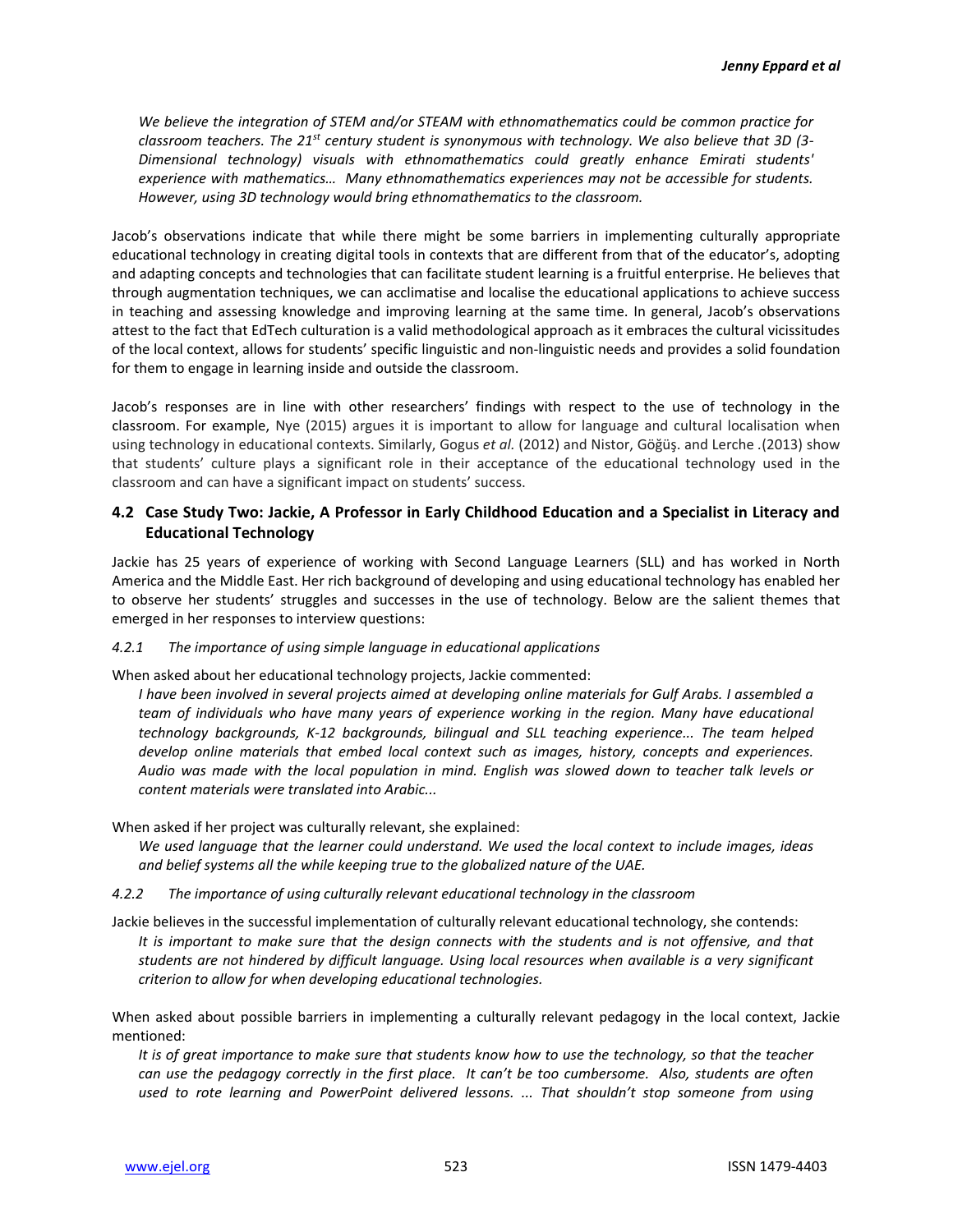*constructivist and situated pedagogy but just be aware that it takes some time for students to become acclimated to learning this way.*

#### *4.2.3 The significance of cultural and competency-based barriers*

When Jackie was asked about the cultural barriers in using culturally appropriate pedagogy, she mentions that she finds students' lack of interest in taking the initiative in speaking or revealing their identity as the main cultural barrier:

*Not showing faces or speaking for fear of someone taking pictures or recording. The same is true for using open forums.*

Jackie believes that in general, tools and educational approaches should have certain features to be successful in the local context. She reflects:

*In general, those applications and digital tools are successful that dovetail well with the students' level of knowledge, skills and abilities. The ones you can use in a variety of contexts such as videos, collaborative tools like kahoot, quizlet, etc. The applications should first and foremost have a variety of features that can accommodate a variety of students with different levels of knowledge and interest. It is important to employ the knowledge of an expert in the local culture making sure that what is being used is accessible and non-offensive in nature.* 

Jackie comments on how educational technology can support student learning and she asserts:

*I think the best way to support student's learning is using a flipped or blended format. Even during COVID, students still needed a lot of teacher support. Technology should never be viewed as core.*

Jackie argues that one way of determining the success of an educational technology project would be how students evaluate it in terms of interactivity, simplicity of use, student-friendliness, but more importantly how students can complete the relevant tasks and achieve the course learning outcomes.

Jackie's responses are particularly interesting because she focuses on the competency level of students and the fact that any educational technology tool should correspond with this competency level. This is an important pedagogical consideration as without knowing the students, their needs and their current knowledge and skill in a given area, the relevant applications cannot be developed or can be ineffective. Her emphasis on interactivity, accessibility and adaptability also speak of the important features of culturally relevant pedagogy. Her overall inclination towards technology that makes sense to the teacher and to the student, brings to the fore a muchneglected aspect of pedagogy and as such she also highlights the importance of EdTech culturation as an effective teaching approach that embodies students' current knowledge and skills level as well as their inhibitions in using technology.

Jackie's responses are in line with the research findings of Dodson, Sterling and Bennett (2013) who show that lack of adeptness in the use of language and technology presented serious problems for the female participants in their study. Ullah, Ali and Hussain (2021) also emphasise that it is important for teachers when using educational technology to use simple, jargon-free and thus accessible language so that students can follow instructions and complete relevant tasks. Likewise, Al-Maroof, et al. (2020) contend that students' motivation, how they perceive the use and usefulness of educational technology play a significant role in their learning behaviour and achieving the learning outcomes.

#### **4.3 Case Study Three: Miles, A Language-Teaching and Educational Technology Specialist**

Miles has 24 years of ELT teaching experience in Asia and the Middle East. Teaching general and academic English to all levels and ages ranging from 3 to 83 years old. Miles developed an application for developing students' academic vocabulary. This is how he describes his project:

*AVA (Academic Vocabulary App) is a self-access, mobile vocabulary learning app that aims to help Arab learners develop their receptive knowledge and productive use of 600 general academic word families and their most frequent and useful collocations. ...*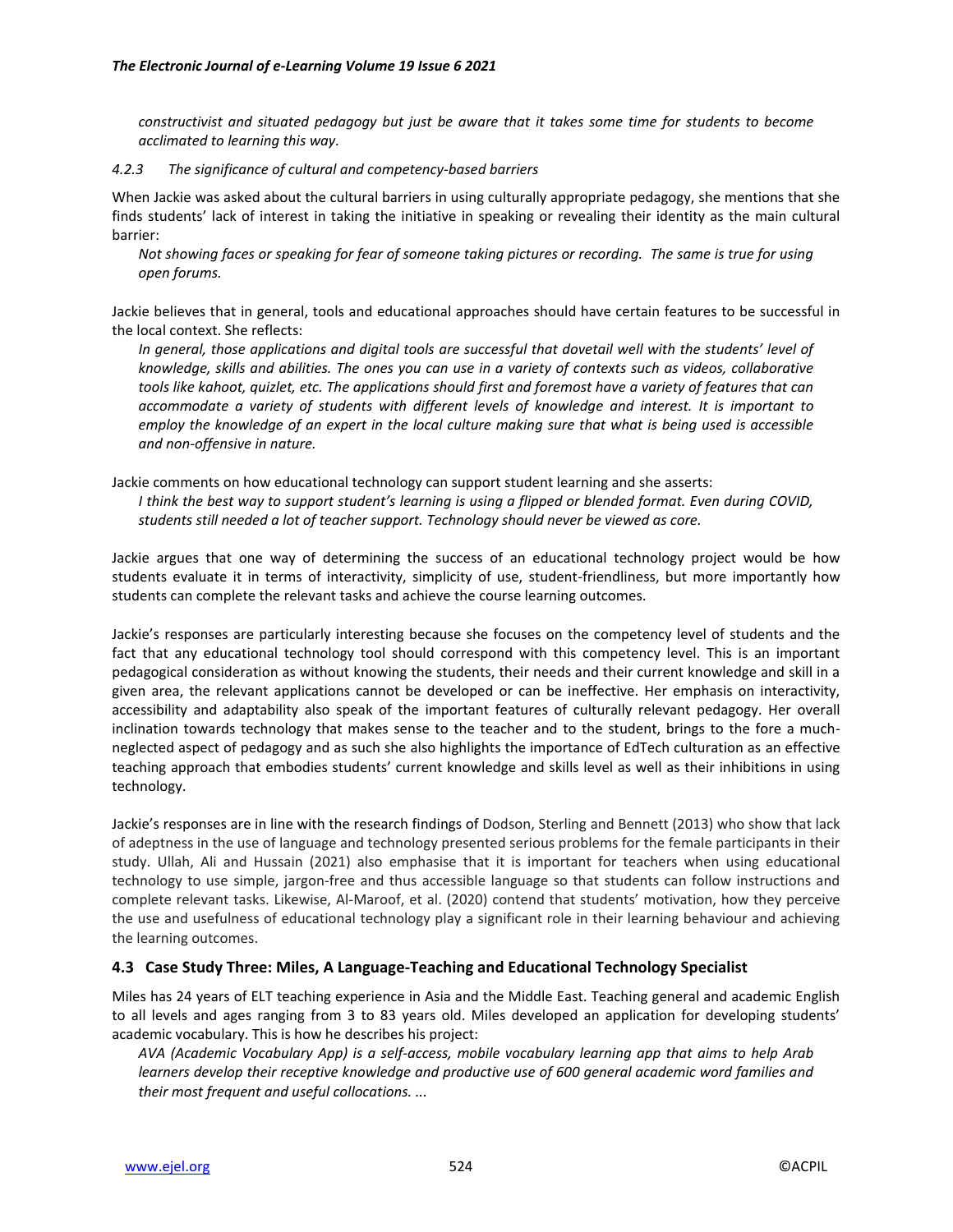Below are the salient themes that emerged from Miles's responses to interview questions.

- *4.3.1 The importance of using culturally appropriate content and imagery in educational applications:*
- When Miles was asked if his project was culturally relevant, he stated:

*...the English spellings of some Arabic words were included in the content (e.g. kandora, the United Arab Emirates). We also tried to use images that reflected the regional culture and avoided inappropriate images of alcohol or women showing shoulders.*

- When asked about ways of developing culturally relevant educational technology in the UAE, Miles observed: *Obviously, the content can be made culturally appropriate just as any other materials. In terms of the actual technology, Emiratis seem to have taken to the use of mobile devices very quickly - one of the highest mobile penetration rates in the world 228% in 2017,(Arabian Business Industries, 2017)...My only suggestion is that students often lack device self-regulation for learning purposes… Maybe shorter and fun activities that students can complete quickly for their dopamine hits would also help.*
- *4.3.2 Over-dependence on and overuse of technology as an entertainment tool by students*

Miles believes there are some pedagogical barriers in using digital tools in education:

*Mobile apps and smartphones are often seen more as communication and entertainment devices, rather than serious learning devices. Students are also more easily distracted by social media and notifications on the phones and some suffer from nomophobia and digital addiction which impedes learning through ed tech.*

He also mentions that there are some cultural barriers in the use of educational technology in the local context: *There are few cultural barriers in using ed tech. Technology is very embedded in students' daily lives, so there are no barriers in terms of technology. Perhaps, using online groups/forums across organisations and countries is more difficult because UAE females want to maintain privacy more, so won't show their faces and even use their voices unless they know the other people.* 

Miles comments on the tools and processes that have been successful in the UAE, and that they should enjoy certain features:

*Seamless mobile learning that takes into account students' learning ecologies and links in-class with outof-class learning can be successful. The teacher needs to show students the tools, sell the benefits and the reasons for using them and use them in class, before students…. Integration is key.*

*4.3.3 The importance of adaptiveness of technological applications to students' knowledge and skills:*

When asked about how educational technology can support student learning, Miles states:

*I think if it's clearly linked to students' current level and fully adaptive to what they know and don't know, ed tech can be very effective for independent learning. Students need spaced repetition as well to aid longterm retention, so built-in reviewing and recycling with daily reminders can reduce the burden on students to remember to review. At the same time, online learning platforms should offer a range of communication tools that are easily accessible for students to contact each other and the instructor. Also, students need proper training in order to make the most of the technology. Yes, university students know how to navigate social technology, but they often don't know how to make the best use of technology for learning purposes and academic study.*

Miles believes that student feedback in a survey, student ad hoc comments in class can be very informative as regards the success of an educational technology project or digital tool.

Miles has a very unique approach to the use of educational technology which is characterised by students' understanding of the ways of using digital tools inside and outside the classroom in a way that they become an integral part of the students' lives. He highlights the importance of training in achieving this goal and believes feedback on students' work can help open a dialogue between the student(s) and the teacher, and as such, the use of technology can be an effective pedagogical tool. According to Miles, this can be conducive to developing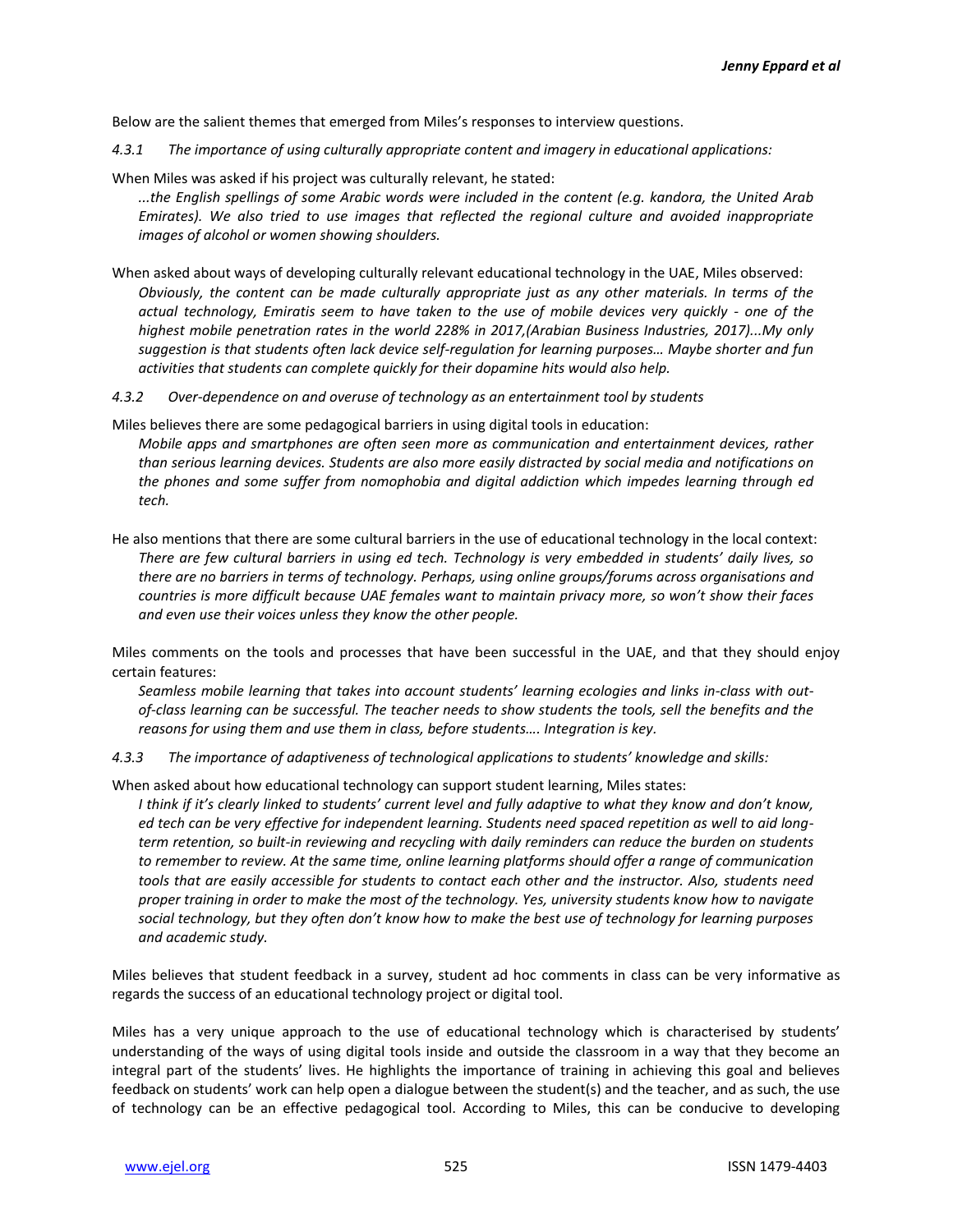#### *The Electronic Journal of e-Learning Volume 19 Issue 6 2021*

students' knowledge and more importantly the locus of control, i.e. they will own their own learning and they will learn to self-regulate more successfully. Mile's views also indicate that EdTech culturation as a methodological approach should be planned and implemented systematically in order to meet the students' educational needs. His observations reveal that through establishing a feedback cycle, the professor and the students engage in meaningful communication that can help iron out any inconsistencies or issues that get in the way of learning through the use of technology.

Miles' commentary highlight the importance of students' expectations and habits of technology use as highlighted by Aagaard (2015) findings which indicate that students because of their daily habits of using technology, students are often distracted when using educational technology in the classroom. Similarly, Seemiller (2017) argues that it is important to devise interventional practices that help students regulate their behaviour in terms of technology use in the classroom. Miles' observations as regards the importance of feedback on students' work are emphasised by Yengin (2017) who argues that students' learning behaviour can and should initiate appropriate feedback from the instructor and creates more effective communication between them.

## **4.4 EdTech culturation: Towards establishing a practical model**

In light of the findings of the study, the researchers would like to propose the following model which encompasses the central themes as discussed earlier.



**Figure 1**: EdTech culturation Model based on the findings of the three case studies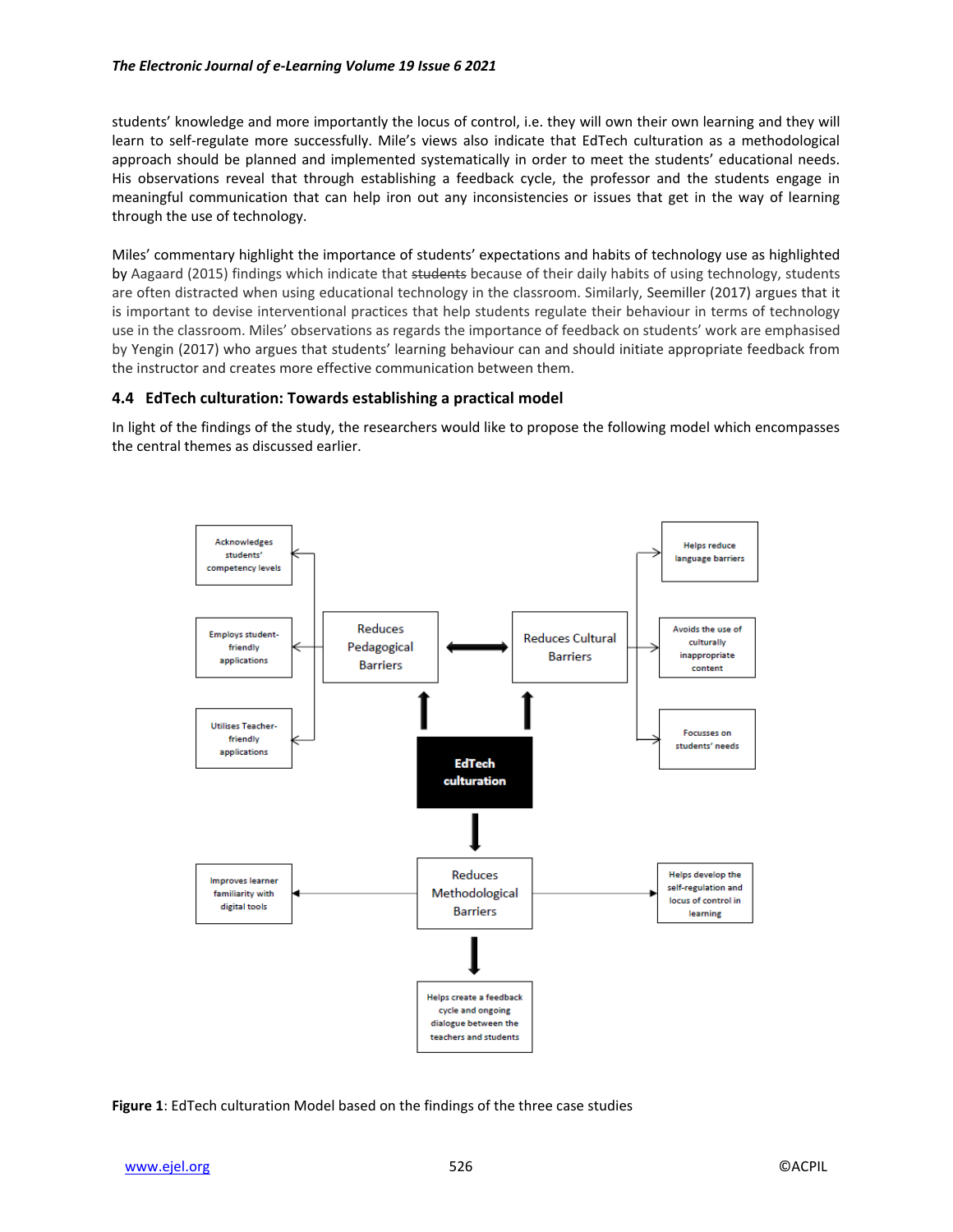As the model reveals, in general, reducing cultural, pedagogical and methodological barriers can help develop a Culturally Relevant Pedagogy (CRP) which focusses on the use of educational technology that dovetails well with the needs of the students in a local context. Such a pedagogical approach, doubtless, is relevant and of practical significance to online education, e-learning, and technology-rich educational methodologies that are mostly innovative and often imported into contexts such as the one where this study was conducted. Hence, it can be argued that EdTech culturation in today's educational scenery is a practical approach which is appropriate and becoming of educational settings that comprise students who come from either heterogenous or homogenous backgrounds. This is because in today's world of education, the concept of one-size-fits all especially with respect to technology use in education is anachronous and ineffective. Becoming familiar with the local context, the language(s) spoken by the locals, and their specific needs in developing educational technology applications should require proper planning, research based on students and teachers' surveys and implementation. This methodological approach helps students better achieve their academic goals through facilitating their engagement in the process of learning inside and outside the classroom and as such is conducive to the consistency in their learning. The participants in the study point up the fact that it is only through acclimatising educational technology tools to the local context that we can further students' learning. EdTech culturation is thus, both a process and a product: it is a process as it involves constant meaning-making and meaning-giving to the students' learning experiences. It is also a product as it is created, used and modified in accordance with the changing needs of the learners. Adopting such an approach, the researchers believe, should be the new norm in today's dynamic educational scenery, one that involves constant change and readiness for change, and as such warrants being receptive, adaptive and innovative in one's use of technology in education. This way, perhaps, we will be able to aid our students succeed in achieving their learning objectives and will help them keep up with our changing times in a better prepared and more confident manner.

## **5. Conclusion**

This study reported on the views of three professors, who are also developers of educational technology tools, on how "EdTech culturation" as an approach which embraces a culturally relevant pedagogy can be an effective methodological approach. The term "EdTech culturation" was introduced by the researchers as a portmanteau word combining technology, acculturation and education meaning that when the use of technology is culturally relevant and appropriate for the students in a given context, teaching and learning will be more effective. The three participants in the study all observed that educational technology use can be meaningful to both the educators and the students, when it helps establish a dialogue between both parties. Such a dialogue can only be created, if the cultural prescriptions and proscription are taken into account when developing educational technology tools. Based on the participants' observations, some of the main features that should be considered are the linguistic features of the applications, and the accessibility of languages to students, the appropriateness of imagery and concepts presented, and the current competency level of students in terms of a given subject area.

While these factors can be of significance in most educational settings, they are especially paramount in contexts where technology is used to facilitate the process of teaching and learning, e-learning and online education as we have experienced in the current pandemic. It should be noted that many educational technologies are developed in Western countries and are imported into local contexts. Therefore, these technologies may be cumbersome to use by the local students due to the fact that they may not be user-friendly technology-wise and culturally appropriate and may pose linguistic barriers. Such barriers disrupt the process of teaching and learning and can impede students from achieving the envisaged course learning outcomes. Adopting an Ed-Tech Culturation Approach will furnish the educational policy makers and educators to make more informed decisions about the design and implementation of courses that incorporate educational technology. Other researchers such as Selinger (2004) show that local cultures have a direct effect on teachers and students' belief of what should constitute the process of learning and teaching and what are the so-called acceptable norms. McLoughlin (2006) also postulates that in online education, it is important to allow for cultural and pedagogical factors such as linguistic and cultural differences as well as different learning and thinking styles, as educational settings are as diverse as the cultures they are housed in. Gogus *et al*. (2012) have adopted a similar position and have argued that cross-cultural differences play a significant role in accepting the use of technology.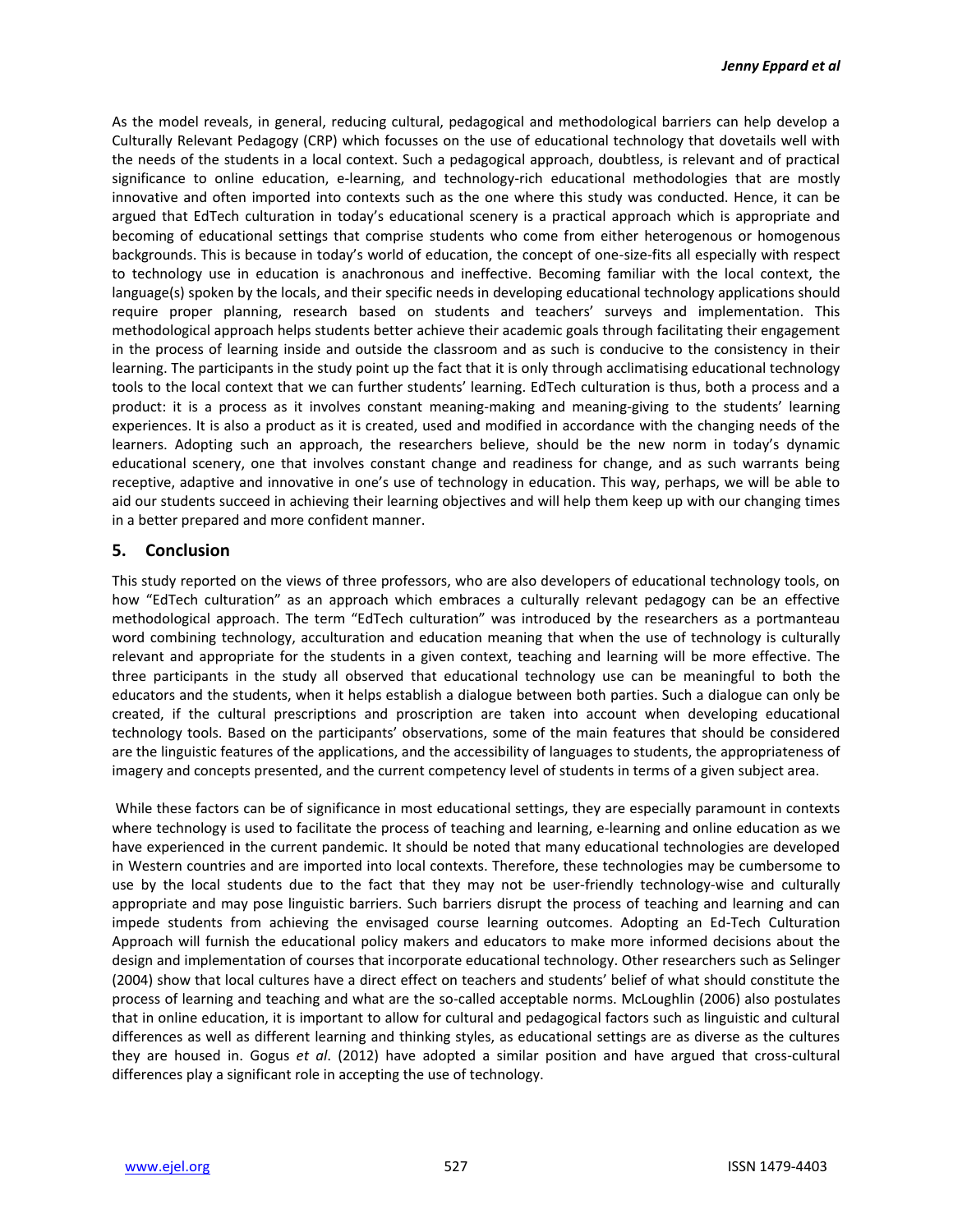## **6. Implications**

The current research can have several major implications for pedagogy and research. The EdTech Culturation Model, pedagogically, highlights the importance of knowing the linguistic and educational needs of the students, the teaching context, its cultural norms, prescriptions and proscriptions. Such knowledge, when delivering lessons using educational technology, or in online classes and/or on e-learning platforms can help establish a better connection with and understanding of the students and their culture(s) and can thus create a better teacherstudent dialogue. It is believed that this dialogue which is essentially pedagogical paves the way for the mastery of course-related knowledge and skills. Another pedagogical implication of the current study is the role of acceptance and responsiveness to different linguistic and competency-based levels. The EdTech Culturation Model is characterised by a meaning-making and meaning-giving process in which the teacher becomes aware of and is sensitive to the needs of the students and provides the requisite assistance with language and educational technology accordingly. The study also has implications that can be of great significance for future research. While most research focusses on highlighting the importance of methodological factors influencing teaching and/or learning, more research is needed to show how technology-mediated education as a unique model can have its own unique affordances. More research is needed to show how students and teachers may be better "enabled" to utilise these affordances through adopting an EdTech Culturation approach. Another important research implication of the present research is to study how teacher orientation programmes based on a good understanding of the local culture, can be instrumental in developing the requisite skills for teachers who are new to teaching in an educational context and how to integrate educational technology effectively into their lessons. This information can provide more insight into more effective teaching and learning in local contexts.

## **References**

- Aagaard, J., 2015, Drawn to distraction: A qualitative study of off-task use of educational technology, *Computers and Education,* 87, pp. 90-97.<https://doi.org/10.1016/j.compedu.2015.03.010>
- Ajibade, B. and Elemi, N. E., 2012. The importance of visual illustrations in recommended primary and secondary school textbooks in Calabar. *Journal of Educational and Social Research*, 2(1), pp. 161-161. Doi: 10.5901/jesr.2012.02.01.161
- Al Hashlamoun, N., 2021. Cultural challenges eLearners from the GCC countries face when enrolled in Western educational institutions: A thematic literature review. *Education and Information Technologies*, *26*(2), pp.1409-1422. https://doi.org/10.1007/s10639-020-10313-1
- Alhebsi, A., Pettaway, L, and Waller, L, 2015. A history of education in the United Arab Emirates and Trucial Shiekdoms. *The Global eLearning Journal*, *4*(1), pp. 1-6.
- Al-Maroof, R.S., Salloum, S.A., AlHamadand, A.Q.M. and Shaalan, K., 2020. Understanding an extension Technology Acceptance Model of Google Translation: A multi-cultural study in United Arab Emirates. *International Journal of Interactive Mobile Technologies*, 14(3), pp. 157-178. DOI[:10.3991/ijim.v14i03.11110](http://dx.doi.org/10.3991/ijim.v14i03.11110)
- Arabian Business, 2017. UAE's mobile phone penetration rises 228%. Available at: [https://www.arabianbusiness.com/uae-s](https://www.arabianbusiness.com/uae-s-mobile-phone-penetration-rises-228--676115.html)[mobile-phone-penetration-rises-228--676115.html.](https://www.arabianbusiness.com/uae-s-mobile-phone-penetration-rises-228--676115.html) [Accessed January 31, 2021]
- Aysan-Sahintas, Z., 2019. It's in my **blood**: An expatriate English language teacher's pedagogical practices and identity. *I-Manager's Journal on English Language Teaching, 9*(1), pp. 1-13[. http://dx.doi.org/10.26634/jelt.9.1.15175](http://dx.doi.org/10.26634/jelt.9.1.15175)
- Berry, J. W., 2005. Acculturation. In W. Friedlmeier, P. Chakkarath, and B. Schwarz, Eds., 2005. *Culture and human development: The importance of cross-cultural research for the social sciences*. *Psychology Press/Erlbaum* (UK): Taylor & Francis. pp. 291–302
- Bond, M., Buntins, K., Bedenlier, S., Zawacki-Richter, O. and Kerres, M., 2020. Mapping research in student engagement and educational technology in higher education: A systematic evidence map. International Journal of Educational Technology in Higher Education, 17(1), pp 2. <https://doi.org/10.1186/s41239-019-0176-8>
- Choney, S. K., Berryhill-Paapke, E., and Robbins, R. R., 1995. The acculturation of American Indians: Developing frameworks for research and practice. In: J. G. Ponterotto, J. M. Casas, L. A. Suzuki, and C. M. Alexander (Eds.), *Handbook of multicultural counselling*. Thousand Oaks, CA: Sage Publications, Inc. pp. 73–92. Available at: [https://psycnet.apa.org/record/1995-](https://psycnet.apa.org/record/1995-98648-005) [98648-005](https://psycnet.apa.org/record/1995-98648-005) [Accessed August 8 2021]
- Cilesiz, S., 2015. Undergraduate students' experiences with recorded lectures: Towards a theory of acculturation. *Higher Education*, 69(3), pp. 471-493.<https://doi.org/10.1007/s10734-014-9786-1>

Cremin, L. A., 1970. *American education: The colonial experience*, 1607-1783 (Vol. 1). New York, London: Harper & Row

- Dang, T. T., 2010. Learner Autonomy in EFL Studies in Vietnam: A Discussion from Sociocultural Perspective. *English Language Teaching*, *3*(2), pp 3-9. DOI[:10.5539/elt.v3n2p3](https://doi.org/10.5539/elt.v3n2p3)
- Dodson, L.L., Sterling, S.R. and Bennett, J.K., 2013, December. Minding the gaps: Cultural, technical and gender-based barriers to mobile use in oral-language Berber communities in Morocco. In *Proceedings of the Sixth International Conference on*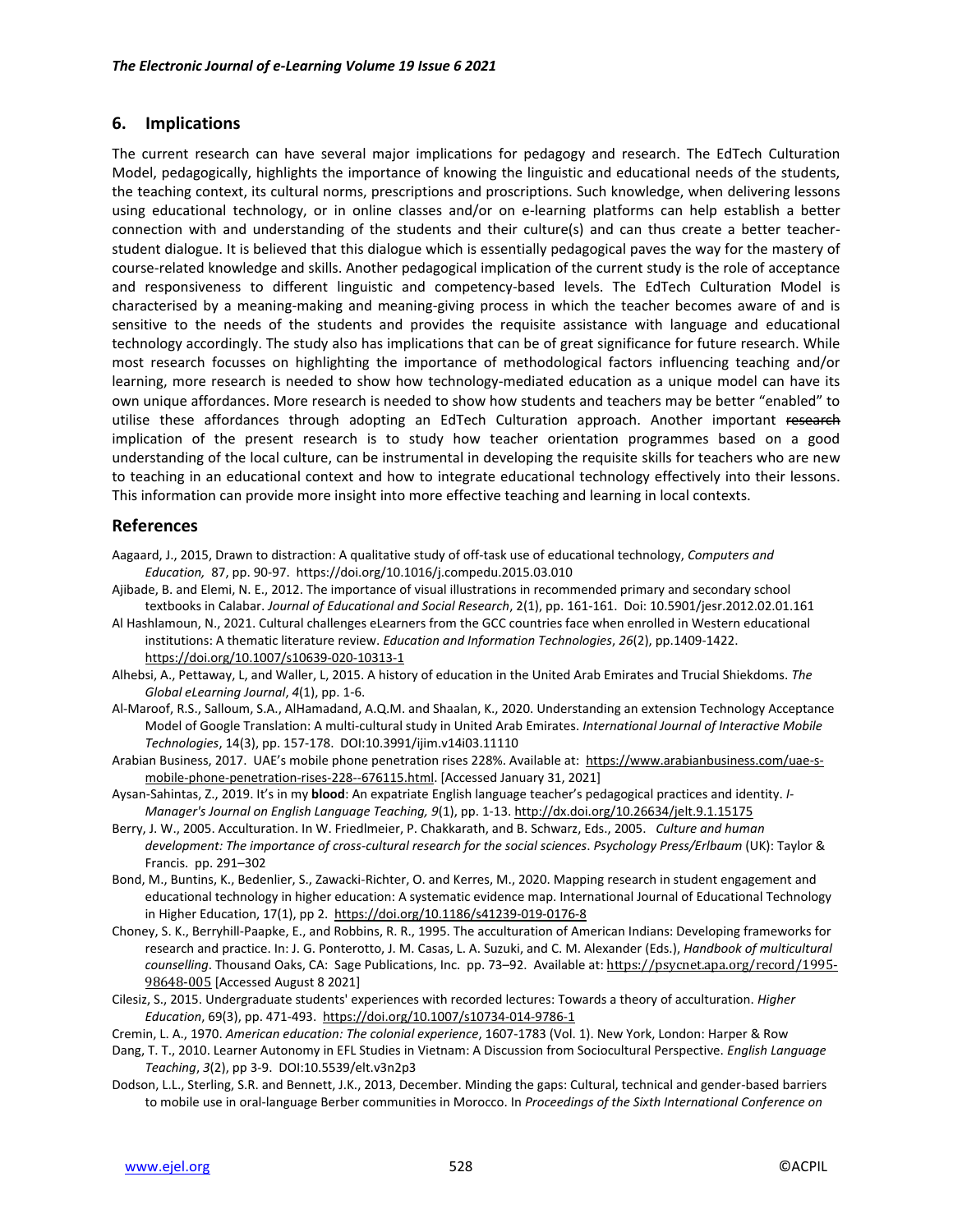*Information and Communication Technologies and Development. Cape Town, South Africa.* 7-10 December 2013. New York, Association for Computing Machinery. DOI[:10.1145/2516604.2516626](http://dx.doi.org/10.1145/2516604.2516626)

Dunn, A., Sondel, B., and Baggett, H., 2018. "I Don't want to come off as pushing an agenda": How contexts shaped teachers' pedagogy in the days after the 2016 U.S. presidential election. *American Educational Research Journal, 56*(2), pp. 444-476. [https://doi:10.3102/0002831218794892](about:blank)

Engin, M. and McKeown, K., 2012. Cultural influences on motivational issues in students and their goals for studying at university. Learning and Teaching in Higher Education: Gulf Perspectives, 9(1). Available at: [<http://lthe.zu.ac.ae>](http://lthe.zu.ac.ae/) [Accessed 22 February 2021]

Garfinkel, H., 1967. *Studies in ethnomethodology*. Englewood Cliffs, N.J: Prentice-Hall.

Gay, G., 2002. Preparing for culturally responsive teaching. *Journal of Teacher Education*, 53(2), pp. 106–116. [https://doi.org/10.1177/0022487102053002003](https://doi.org/10.1177%2F0022487102053002003)

Gogus, A., Nistor, N., Riley, R.W. and Lerche, T., 2012. Educational technology acceptance across cultures: A validation of the Unified Theory of Acceptance and Use of Technology in the context of Turkish national culture. *Turkish Online Journal of Educational Technology-TOJET*, *11*(4), pp.394-408.

Hamdan Alghamdi, A., 2014. The road to culturally relevant pedagogy: Expatriate teachers' pedagogical practices in the cultural context of Saudi Arabian higher education. *McGill Journal of Education/Revue des Sciences de l'Éducation de McGill*, *49*(1), pp. 201-226. <https://doi.org/10.7202/1025778ar>

Hani, N. A. B., 2014. Benefits and barriers of computer assisted language learning and teaching in the Arab world: Jordan as a model. *Theory and Practice in Language Studies*, *4*(8), pp. 1609. DO[I:10.4304/tpls.4.8.1609-1615](http://dx.doi.org/10.4304/tpls.4.8.1609-1615)

```
Jabbar, A. and Mirza, M., 2019. Managing diversity: academic's perspective on culture and teaching, Race Ethnicity and 
Education, 22:5, pp.569-588, DOI: 10.1080/13613324.2017.1395325
```
Jayapalan, N., 2005. *History of education in India.* New Delhi: Atlantic Publishers & Distribution.

Johnson, A., and Elliott, S., 2020. Culturally relevant pedagogy: A model to guide cultural transformation in STEM epartments. *Journal of Microbiology & Biology Education*, 21(1), 21.1.35.<https://doi.org/10.1128/jmbe.v21i1.2097>

Keller, R., 2011. The Sociology of Knowledge Approach to Discourse (SKAD). *Human Studies, 34*(1), pp. 43-65. <https://doi.org/10.1007/s10746-011-9175-z>

Kennedy, M., and Dunn, T. J., 2018. Improving the use of technology enhanced learning environments in higher education in the UK: A qualitative visualization of students' views. *Contemporary Educational Technology*, 9(1), pp. 76-89. <https://doi.org/10.30935/cedtech/6212>

Ladson-Billings, G., 2014. Culturally relevant pedagogy 2.0: aka the remix. *Harvard Educational Review*, 84(1), pp.74-84. <https://doi.org/10.17763/haer.84.1.p2rj131485484751>

- Ladson-Billings, G., 1995. Toward a theory of culturally relevant pedagogy. *American Educational Research Journal*, 32(3), pp. 465-491. [https://doi.org/10.3102/00028312032003465](https://doi.org/10.3102%2F00028312032003465)
- Lakey, P. N., 2003. Acculturation: A review of the literature. *Intercultural Communication Studies*, *12*(2), pp. 103-118.

Lincoln, Y.S. and Guba, E.G., 1985. *Naturalistic inquiry*. New Delhi: Sage Publications.

Mahani, S., 2018. A self-study of culturally relevant pedagogy in a Higher Education Institution in the United Arab Emirates. In: E Lyle (ed) 2018. *Fostering a relational pedagogy*. Leiden, The Netherlands: Brill | Sense. pp.82-92. [https://doi.org/10.1163/9789004388864\\_008](https://doi.org/10.1163/9789004388864_008)

McLoughlin, C., 2006. Adapting e-learning across cultural boundaries: A framework for quality learning, pedagogy, and interaction. I:n A Edmundson, (ed), 2006. *Globalized e-learning cultural challenges*. London: Information Science Publishing. pp. 223-238

Meyer, C., 2019. Ethnomethodology's culture. *Human Studies*, 42(2), pp. 281-303. [http://dx.doi.org/10.1007/s10746-019-](http://dx.doi.org/10.1007/s10746-019-09515-5) [09515-5](http://dx.doi.org/10.1007/s10746-019-09515-5)

Ng, J., and Nagayama, H., 2011. Cultural Influences on Adolescent Development. In: B. Brown and M. Prinstein, (eds), 2011. *Encyclopedia of adolescence*. US: Academic Press.pp. 44-31

Nistor, N., Göğüş, A. and Lerche, T., 2013. Educational technology acceptance across national and professional cultures: a European study. *Educational Technology Research and Development*, *61*(4), pp.733-749

Nye, B.D., 2015. Intelligent tutoring systems by and for the developing world: A review of trends and approaches for educational technology in a global context. *International Journal of Artificial Intelligence in Education*, *25*(2), pp.177-203.

- O'Donnell, E. and Sharp, M., 2012. Students' views of e-learning: the impact of technologies on learning in Higher Education in Ireland. In: K. Moyle and G Wijngaards, (eds) 2012. *Student reactions to learning with technologies: perceptions and outcomes. Hershey, PA: IGI Global.* pp. 204-226[. http://doi:10.4018/978-1-61350-177-1.ch010](about:blank)
- Edarabia*.* (n.d.) Population of the UAE, 2020. *Edarabia*. Available a[t https://www.edarabia.com/population-uae/](https://www.edarabia.com/population-uae/) [Accessed 08 September 2020]

*Qs Top Universities*., 2020. *Qs Top Universities*. Available a[t https://www.topuniversities.com/universities/zayed](https://www.topuniversities.com/universities/zayed-university/undergrad)[university/undergrad\[](https://www.topuniversities.com/universities/zayed-university/undergrad)Accessed 08 September 2020]

Quaye, S. J., Harper, S. R., and Pendakur, S. L. , 2019. *Student engagement in higher education: Theoretical perspectives and practical approaches for diverse populations*. New York: Routledge.